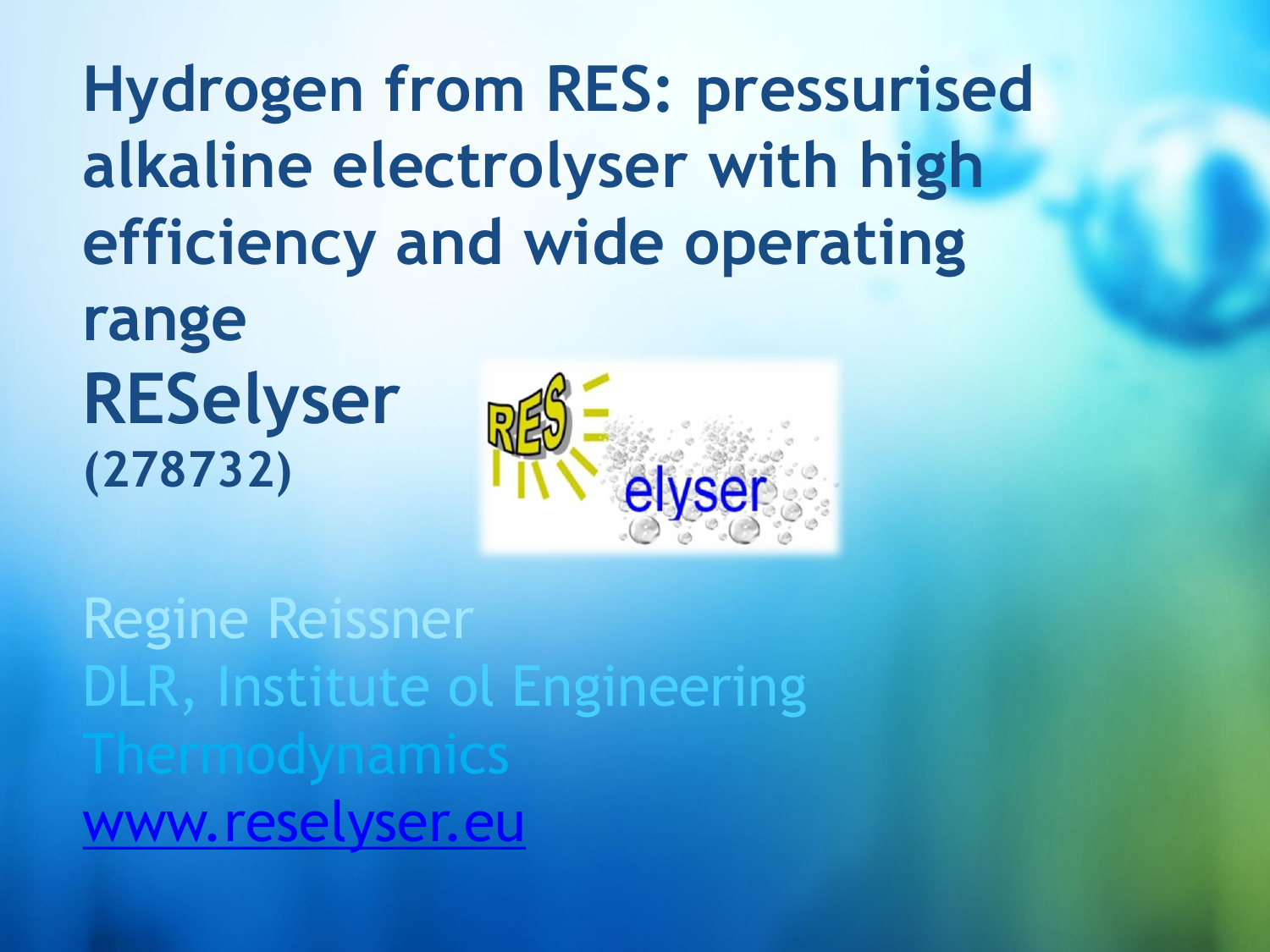## **PROJECT OVERVIEW**

- Call topic SP1-JTI-FCH.2010.2.1: Efficient alkaline electrolysers
- Application area: Infrastructure Hydrogen production and distribution
- Start: 01/11/2011, end: 30/04/2015; project terminated
- Total budget: 2.89 Mio.€, FCH JU contribution: 1.48 Mio.€, regional support: 594,000 DKK from ForskEl program of Energinet.dk



für Luft- und Raumfahrt e.V. in der Helmholtz-Gemeinschaft



Advanced Hydrogen Solutions



**Technical University** of Denmark

#### The project develops **high pressure**, **low cost** alkaline water electrolysers that can be integrated with **renewable power sources**  using

- an advanced membrane concept,
- highly efficient electrodes
- and a new cell concept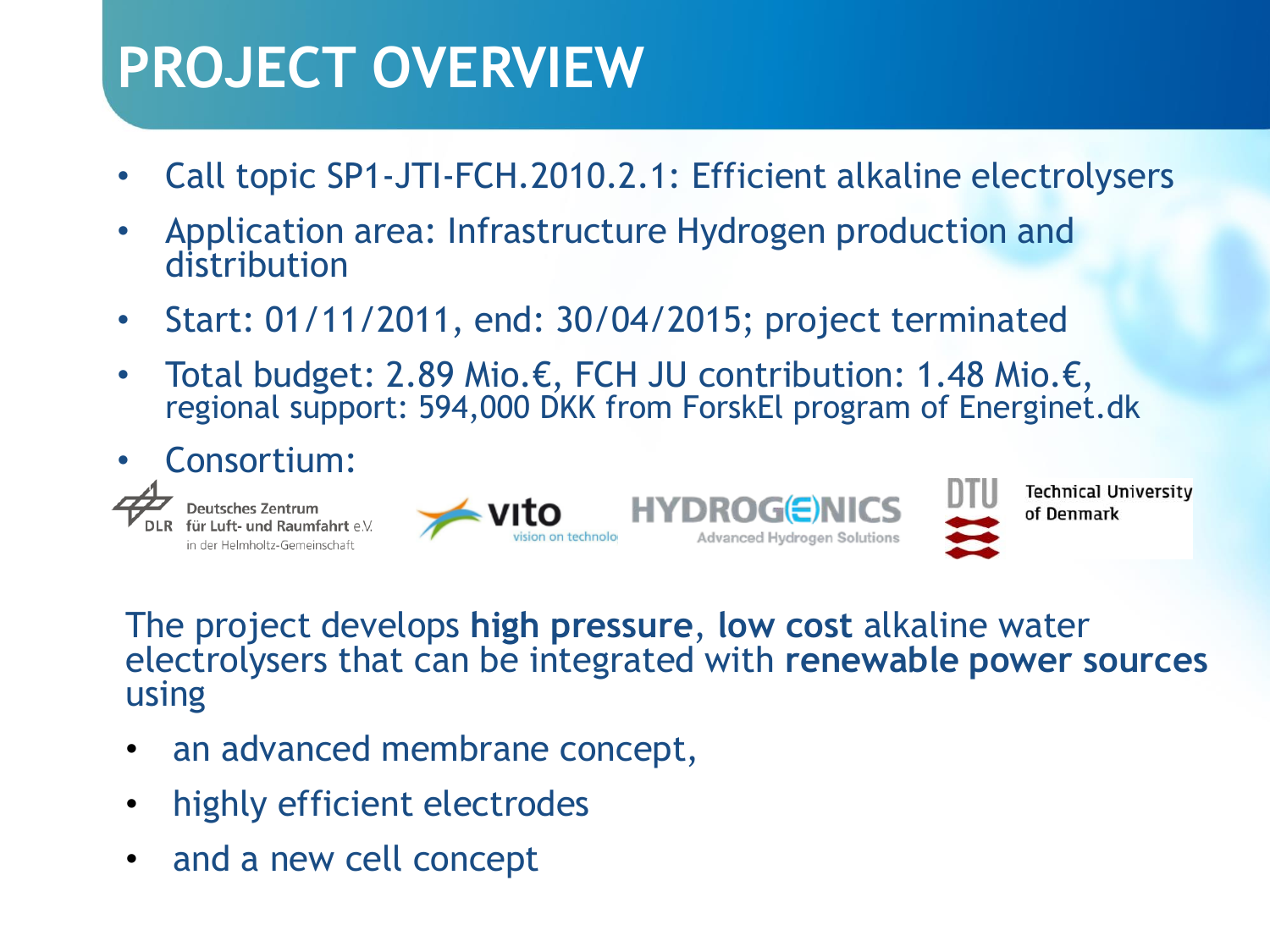| Programme<br>objective/target                                                                     | Project<br>objective/target                                                                                                                  | <b>Project</b><br>achievements to-date<br>= final achievements                                                                                       |
|---------------------------------------------------------------------------------------------------|----------------------------------------------------------------------------------------------------------------------------------------------|------------------------------------------------------------------------------------------------------------------------------------------------------|
| AIP 2010: Efficiency<br>@current density<br>$0.75$ A/cm <sup>2</sup> > 80% on<br><b>HHV</b> basis | <b>Efficiency @current</b><br>density 0.75 A/cm <sup>2</sup> n<br>>80% on HHV basis<br>300 cm <sup>2</sup> electrodes,<br>low-cost materials | Total efficiency $n=76%$ on<br>HHV basis at a current<br>density of 0.75 A/cm <sup>2</sup> in a<br>300 cm <sup>2</sup> cell, 82% for<br>smaller cell |

- Highly efficient electrodes by VPS coating
- Low-cost materials: only Ni alloys



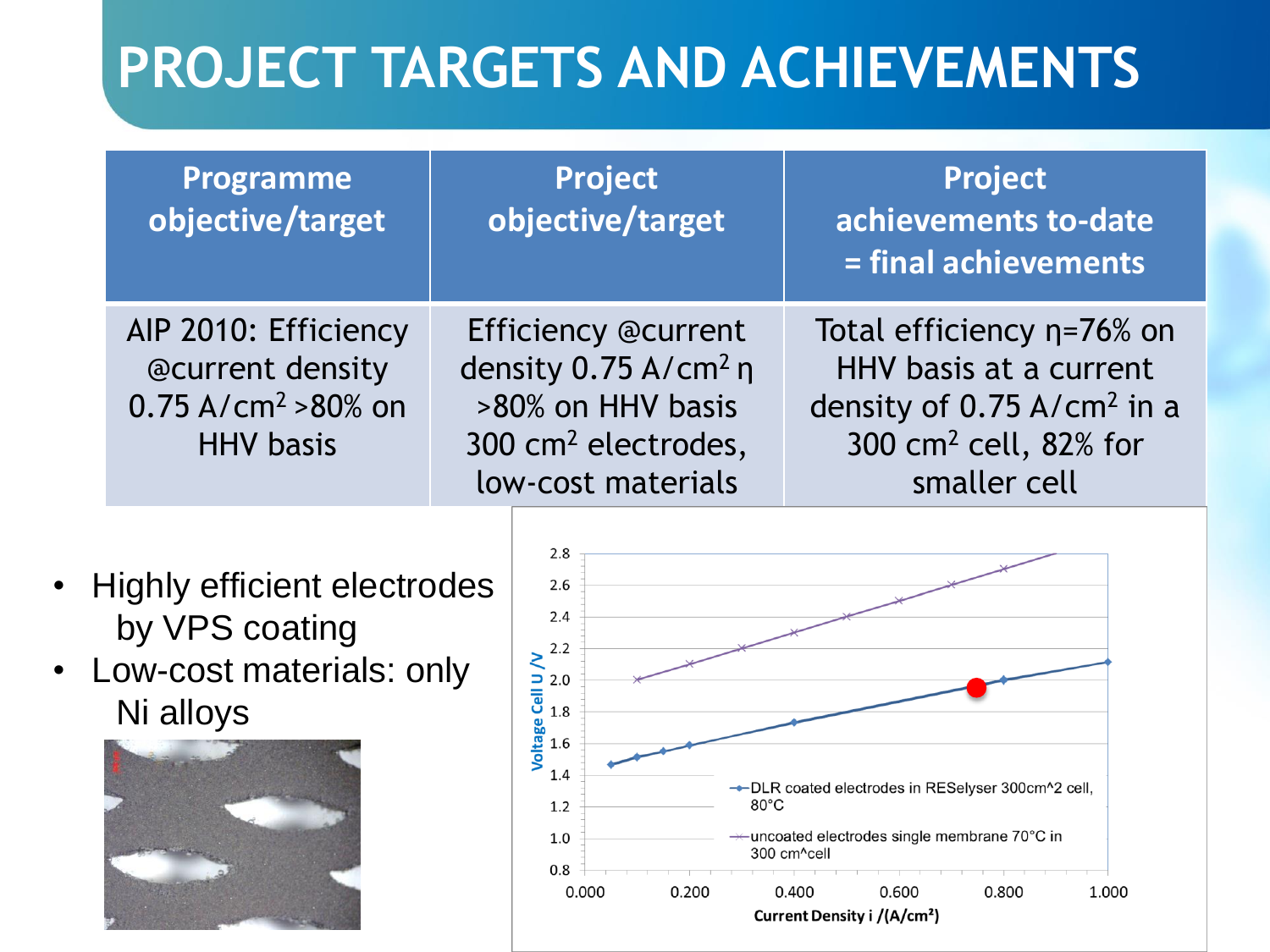

**E-Bypass separator** Improved gas quality: <40 ppm O<sub>2</sub> in H<sub>2</sub> single **membrane to technical size cell 5 bar, lower than SotA in 10 kW stack**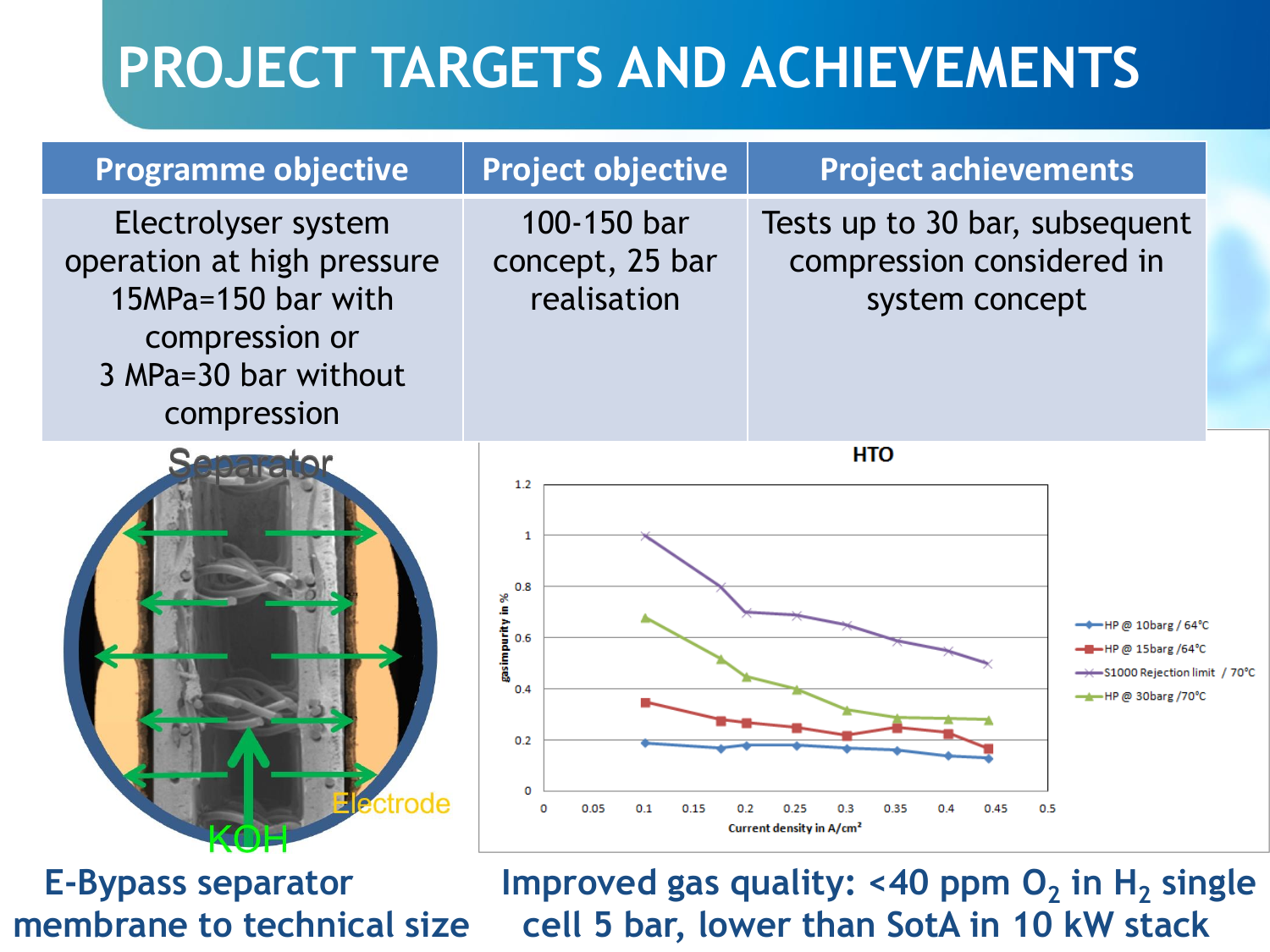#### **Programme objective** | Project objective | Project achievements

Retention of >90% of initial efficiency over at least 1000 on/off switching cycles

Retention of >90% of initial efficiency over at least 1000 on/off switching cycles demonstrated with 10 kW electrolyser

Electrode potential 98% of initial efficiency over 1100 on/off switching cycles; higher degradation in stack

**3D pore analysis and electrode degradation analysis to support the coating development**



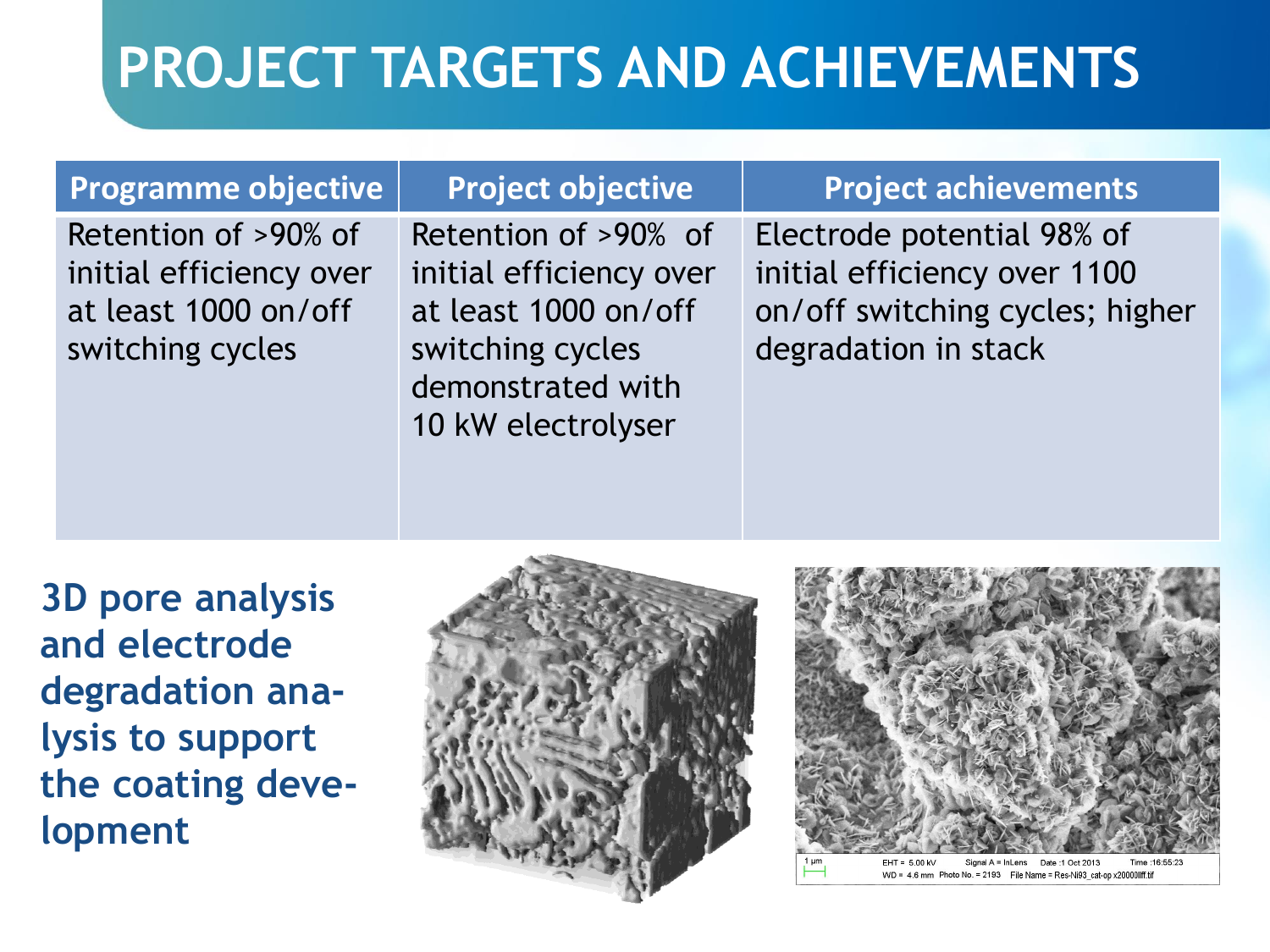| <b>Programme</b><br>objective                                                                                                                                       | <b>Project objective</b>                                                                           | <b>Project achievements</b>                                                                                                                                                                                                                                                          |
|---------------------------------------------------------------------------------------------------------------------------------------------------------------------|----------------------------------------------------------------------------------------------------|--------------------------------------------------------------------------------------------------------------------------------------------------------------------------------------------------------------------------------------------------------------------------------------|
| AIP 2010: Power level<br>stack exceeding 5kW                                                                                                                        | Power level stack 30<br>kW                                                                         | Power level stack 10 kW<br>range, operated up to 8 kW                                                                                                                                                                                                                                |
| AIP 2010: Modular<br>system cost €1,000<br>per Nm <sup>3</sup> /h plant<br>capacity for the stack<br>and $\xi$ 3,000 per<br>$Nm^3/h$ plant for a<br>complete system | Modular system costs<br>€3,000 per Nm <sup>3</sup> /h<br>plant capacity for the<br>complete system | Estimate 2,300 €/( $Nm^3/h$ )<br>plant capacity stack costs<br>S2500 running at 65 bar,<br>7K $\epsilon$ /(Nm <sup>3</sup> /h) for a Hex. S1000<br>65bar <sub>g</sub> reselyser system. Costs<br>of electrolyser system for<br>some application cases lower<br>than state of the art |

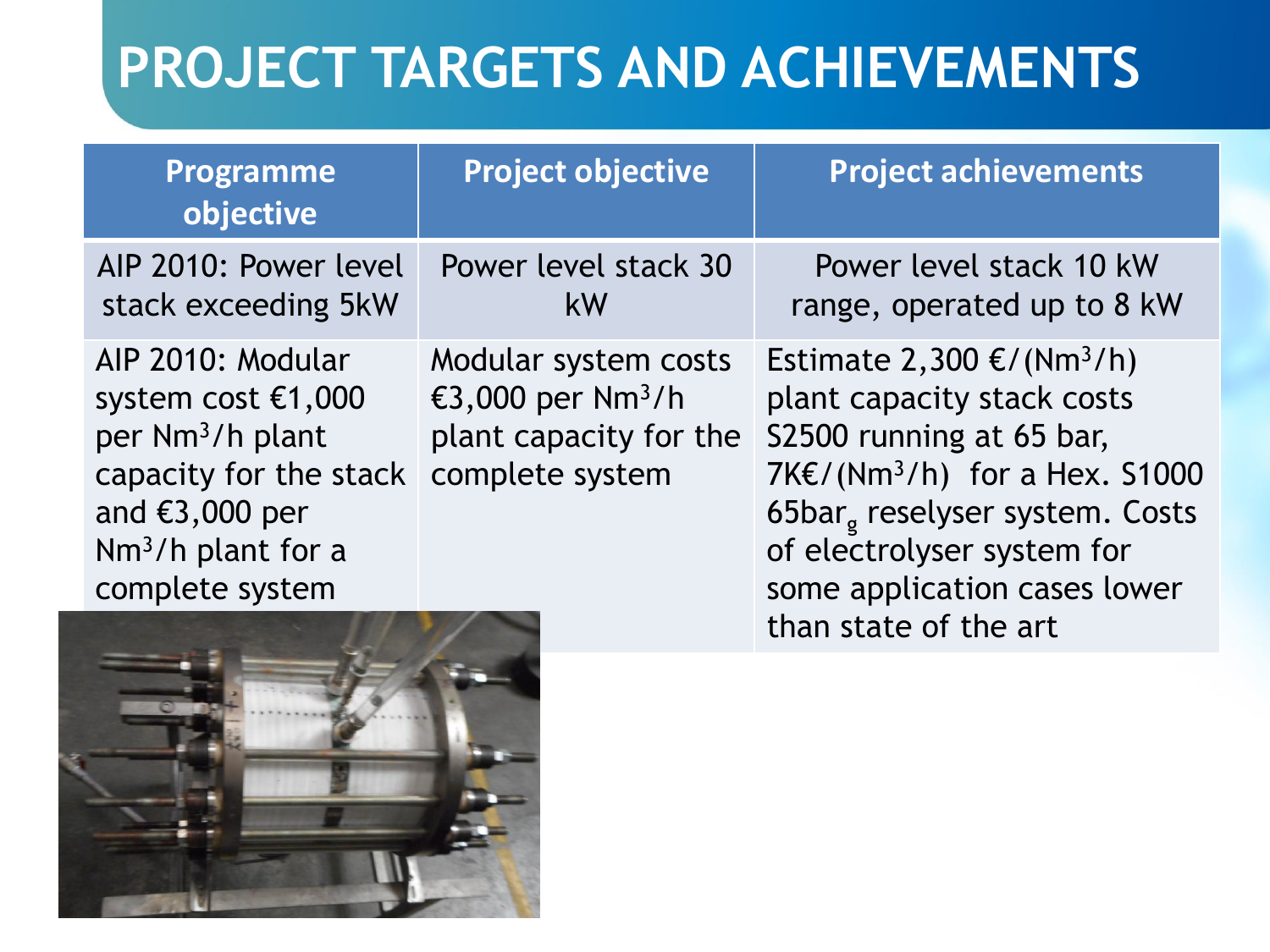#### **RISKS AND MITIGATION**

- Lower power stack than originally planned because technical problems caused delays that could not be made up for during project time but higher pressure realised than originally planned
- System costs could not be reached but new technique with better performance has lower costs than state of the art in some applications. Further system simplification would be necessary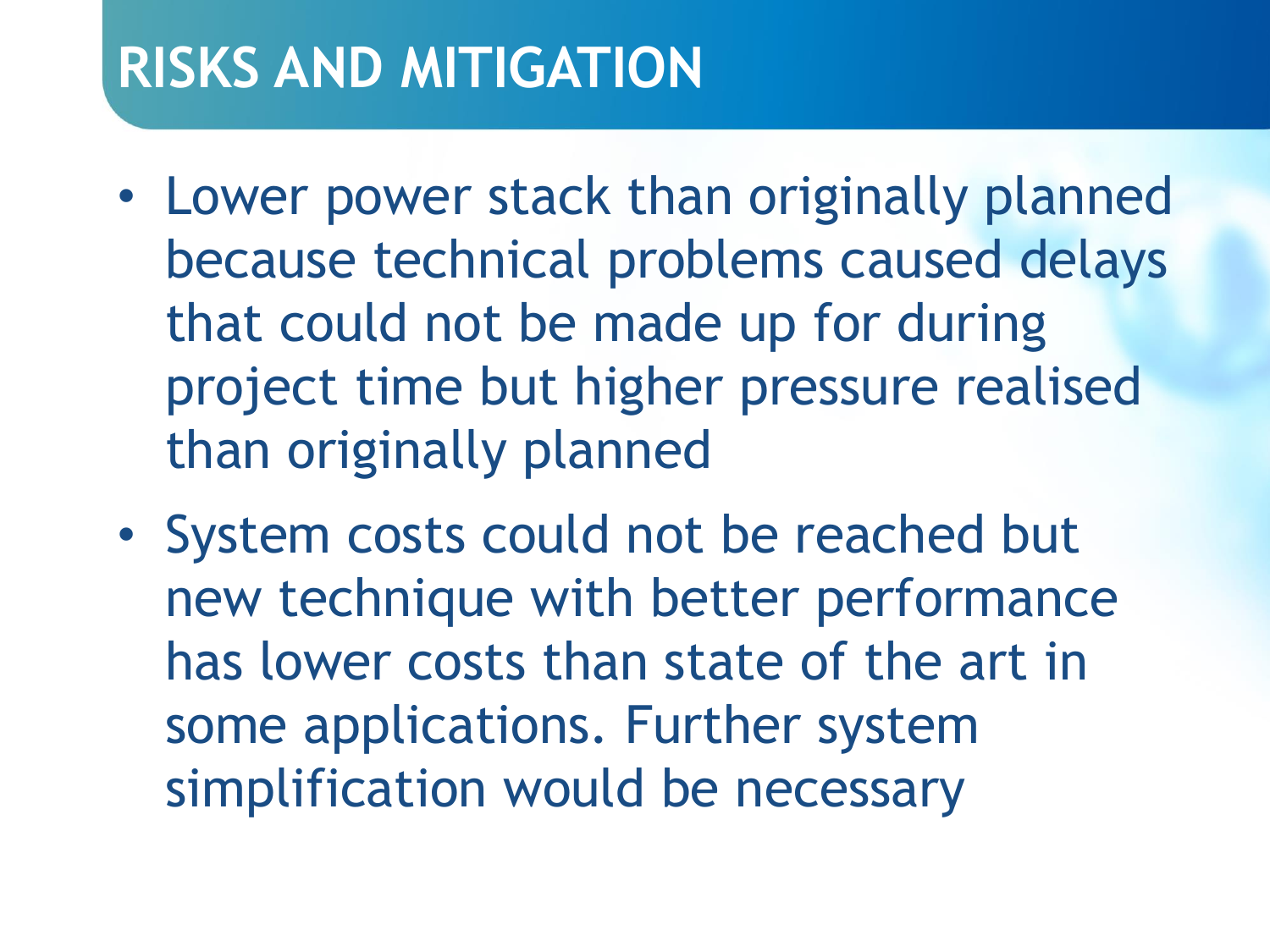#### **SYNERGIES WITH OTHER PROJECTS AND INITIATIVES**

- Partner DTU received 594,000 DKK from ForskEl program of Energinet.dk
- There is no FCH JU/EU-funded projects precursor project
- Interactions:
	- Joint meetings with ELYGRID project
	- Participation in ELECTROHYPEM workshop
	- Partner Hydrogenics also coordinator of DON **QUICHOTE**
	- DLR also coordinator of INSIDE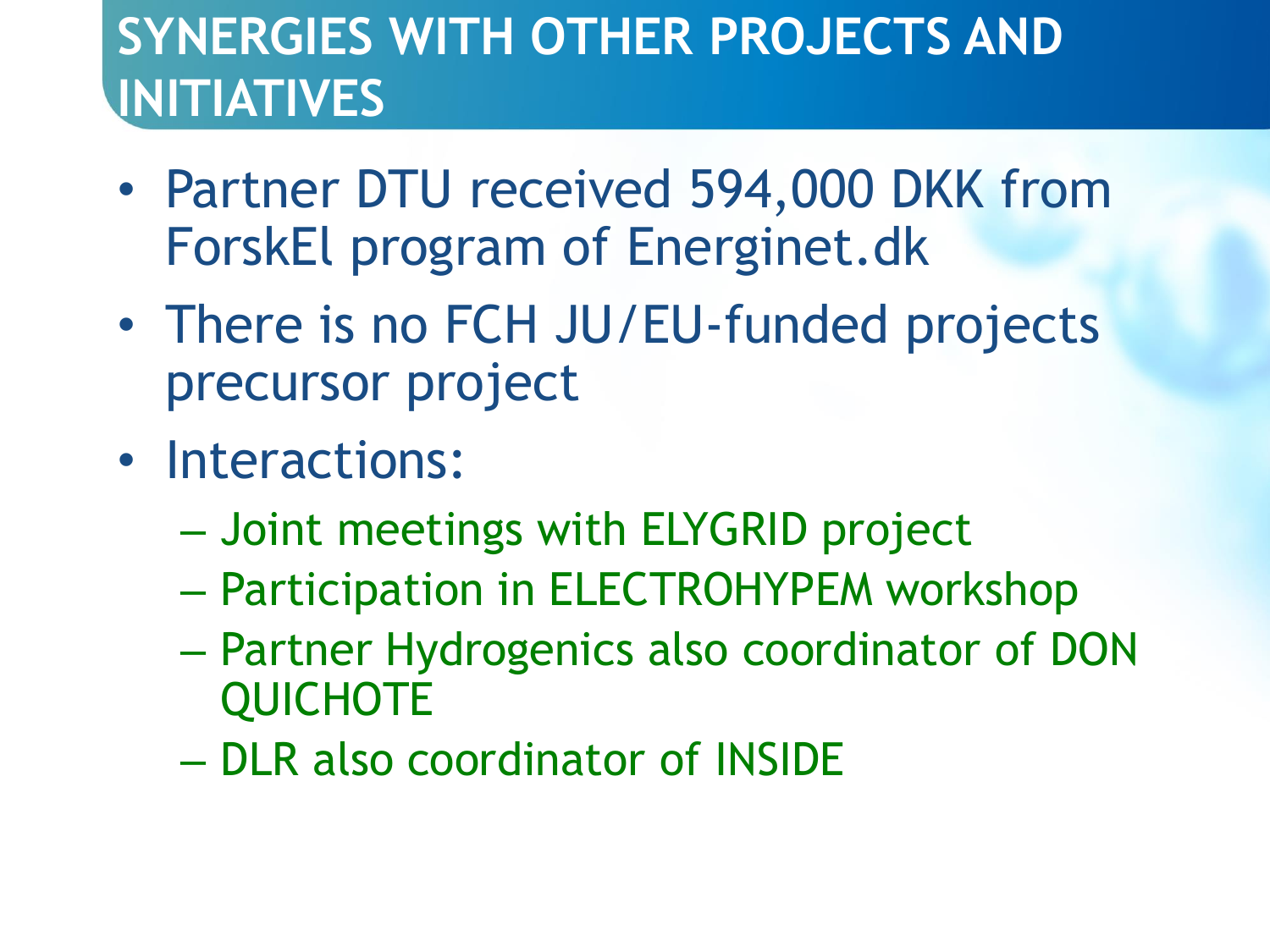# **HORIZONTAL ACTIVITIES**

- Training activities: 1 master and 1 bachelor thesis, 2 high school student's projects
- Experience collected for future definition of standard tests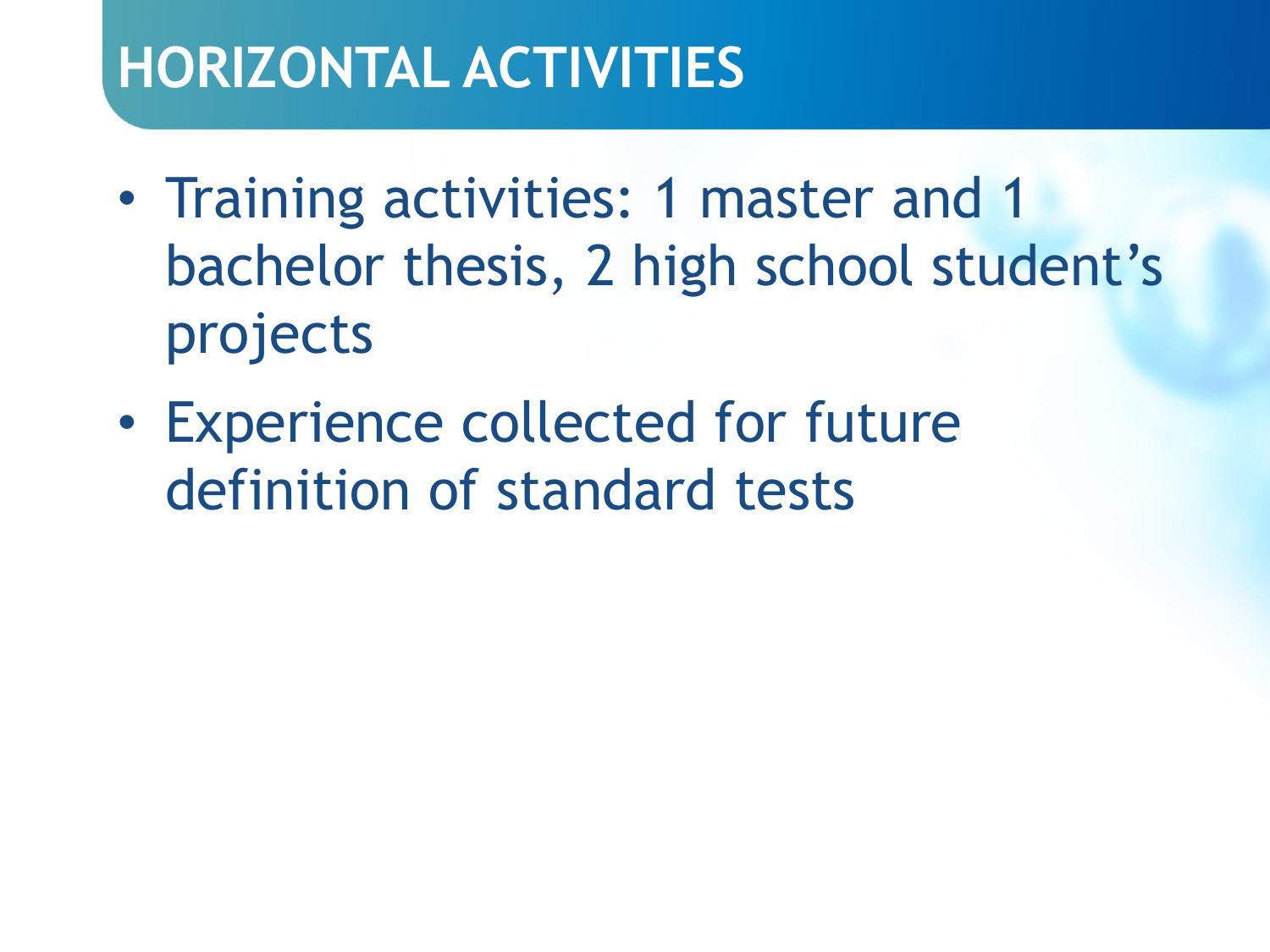# **DISSEMINATION ACTIVITIES**

- The project ideas and results were presented at 16 conferences or meetings of the hydrogen community by 7 posters, 12 oral presentations and 2 exhibitions.
- Publications in peer-reviewed journals in preparation
- Presentation at NOW GmbH FCH-JU electrolysis day 2014
- 1 patent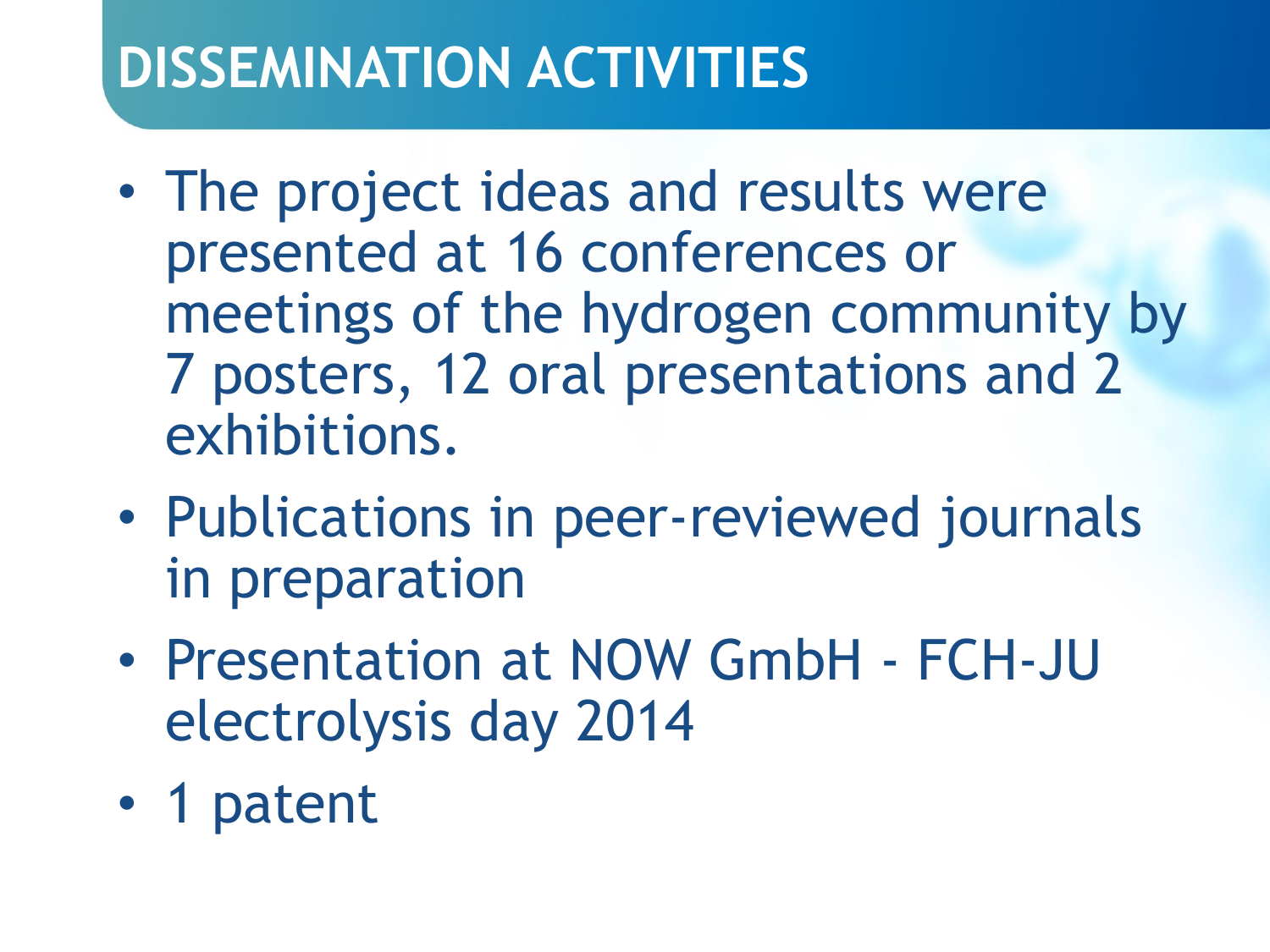# **EXPLOITATION PLAN/EXPECTED IMPACT**

- Double layer membrane developed to technical size process. Licensing is discussed
- Electrode coating high efficiency with low cost materials demonstrated. Next step to transfer to commercial company.
- Experience and learnings from project can immediately be used for Hydrogenics' products